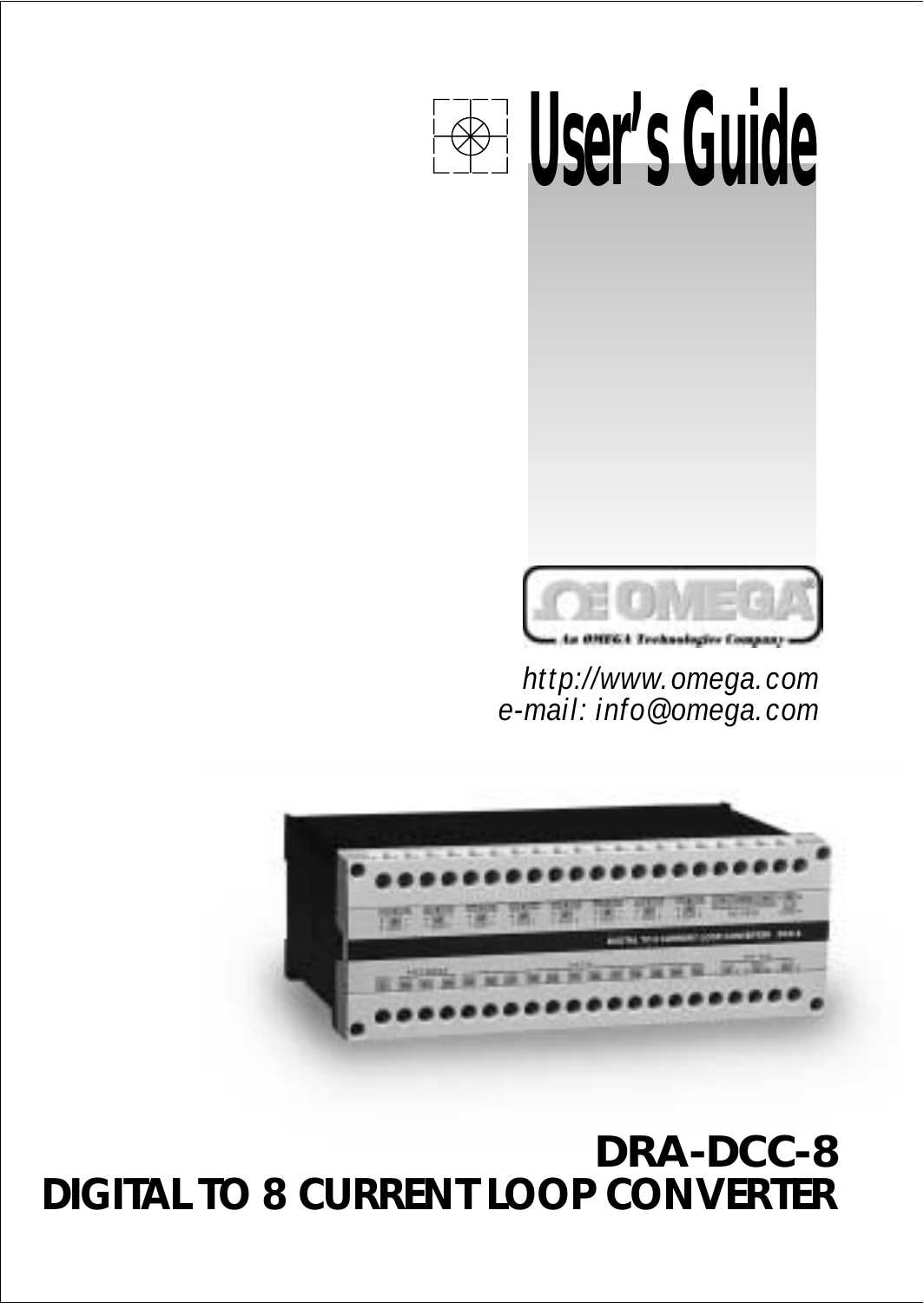

**OMEGAnetSM On-Line Service http://www.omega.com**

**Internet e-mail info@omega.com**

#### **Servicing North America:**

**USA:** ISO 9001 Certified

One Omega Drive, Box 4047 Stamford, CT 06907-0047 Tel: (203) 359-1660 FAX: (203) 359-7700 e-mail: info@omega.com

976 Bergar Laval (Quebec) H7L 5A1 Tel: (514) 856-6928 FAX: (514) 856-6886 e-mail: canada@omega.com **Canada:**

#### For immediate technical or application assistance:

| USA and Canada: | Sales Service: 1-800-826-6342 / 1-800-TC-OMEGASM        |                           |
|-----------------|---------------------------------------------------------|---------------------------|
|                 | Customer Service: 1-800-622-2378 / 1-800-622-BESTSM     |                           |
|                 | Engineering Service: 1-800-872-9436 / 1-800-USA-WHENS M |                           |
|                 | TELEX: 996404 EASYLINK: 62968934 CABLE: OMEGA           |                           |
| Mexico and      |                                                         |                           |
| Latin America:  | Tel: (95) 800-TC-OMEGASM                                | FAX: (95) 203-359-7807    |
|                 | En Espanol: (95) 203 359-7803                           | e-mail: espanol@omega.com |

#### **Servicing Europe:**

| Benelux            | Postbus 8034, 1180 LA Amstelveen, The Netherlands |                          |
|--------------------|---------------------------------------------------|--------------------------|
|                    | Tel: (31) 20 6418405                              | FAX: (31) 20 6434643     |
|                    | Toll Free in Benelux: 06 0993344                  |                          |
|                    | e-mail: nl@omega.com                              |                          |
| Czech Republic:    | Ostravska 767,733 01 Karvina                      |                          |
|                    | Tel:42(69)6311899                                 | FAX:42(69) 6311114       |
|                    | e-mail: czech@omega.com                           |                          |
| France:            | 9, rue Denis Papin, 78190 Trappes                 |                          |
|                    | Tel: (33) 130-621-400                             | FAX: (33) 130-699-120    |
|                    | Toll Free in France: 0800-4-06342                 |                          |
|                    | e-mail: france@omega.com                          |                          |
| Germany/Austria:   | Daimlerstrasse 26, D-75392 Deckenpfronn, Germany  |                          |
|                    | Tel: 49 (07056) 3017                              | FAX: 49 (07056) 8540     |
|                    | Toll Free in Germany: 0130 11 21 66               |                          |
|                    | e-mail: germany@omega.com                         |                          |
| United Kingdom:    | 25 Swannington Road,                              | P.O. Box 7, Omega Drive, |
| ISO 9002 Certified | Broughton Astley, Leicestershire,                 | Irlam, Manchester,       |
|                    | LE9 6TU, England                                  | M44 5EX, England         |
|                    | Tel: 44 (1455) 285520                             | Tel: 44 (161) 777-6611   |
|                    | FAX: 44 (1455) 283912                             | FAX: 44 (161) 777-6622   |
|                    | Toll Free in England: 0800-488-488                |                          |
|                    | e-mail: uk@omega.com                              |                          |

It is the policy of OMEGA to comply with all worldwide safety and EMC/EMI regulations that apply. OMEGA is constantly pursuing certification of its products to the European New Approach Directives. OMEGA will add the CE mark to every appropriate device upon certification.

The information contained in this document is believed to be correct but OMEGA Engineering, Inc. accepts no liability for any errors it contains, and reserves the right to alter specifications without notice. WARNING: These products are not designed for use in, and should not be used for, patient connected applications.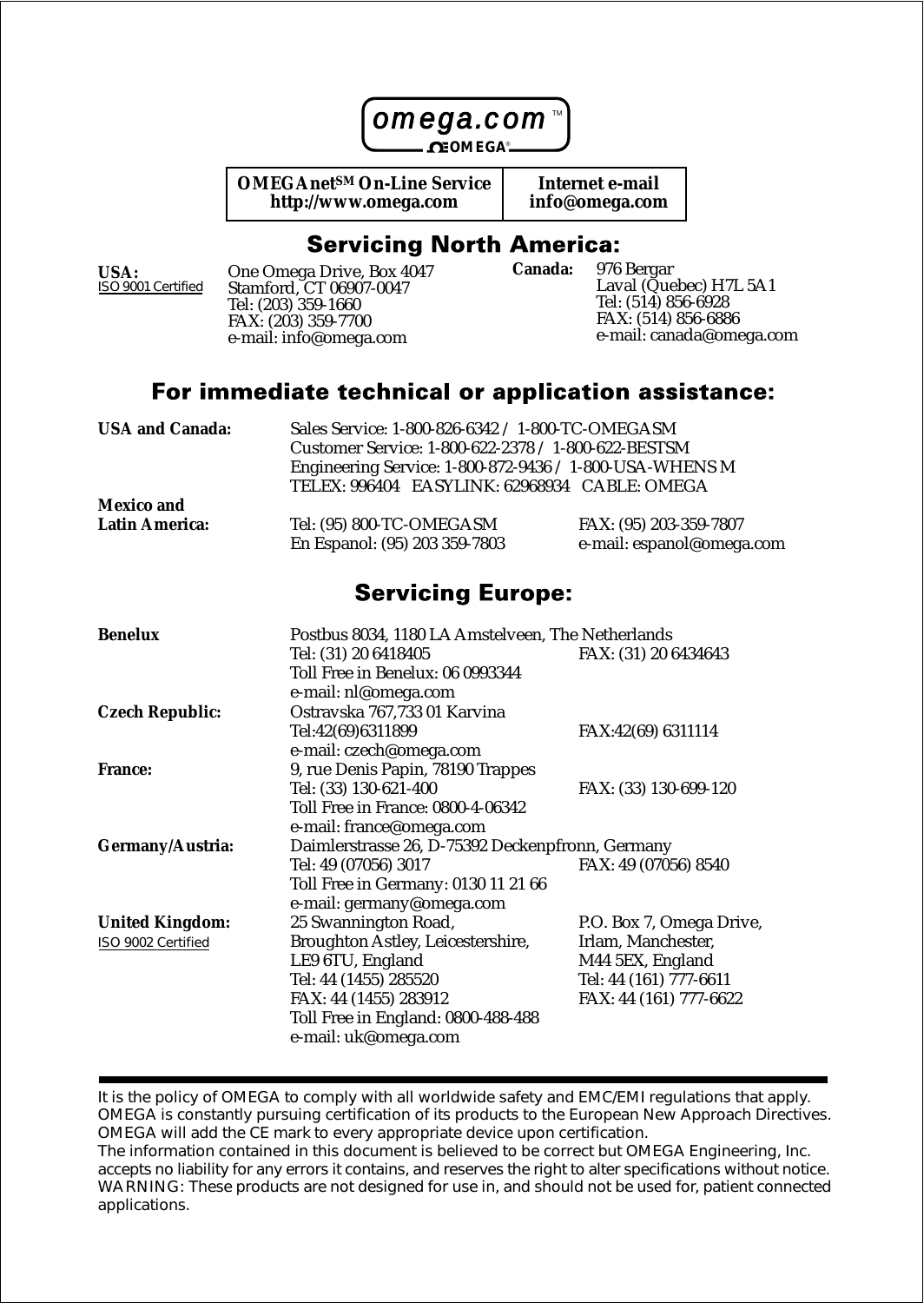# **Contents**

- 1. MOUNTING INSTRUCTIONS
- 2. REPLACING FUSES
- 3. ASSEMBLY
- 4. SUPPLY VOLTAGE
- 5. MODES OF OPERATION
	- 5.1 0-20 or 4-20mA output current selection 5.2 Switch Settings
- 6. PARALLEL CONTROL MODE
	- 6.1 PLC Interface 6.2 The "E" (ENABLE) Terminal
- 7. SERIAL CONTROL MODE
	- 7.1 RS232c / RS422 Select
	- 7.2 RS422 Termination
	- 7.3 Serial Control Switch Settings
	- 7.4 Serial Communication Parameters
		- 7.4.1 Baud Rate Select
		- 7.4.2 ID Code
		- 7.4.3 Command Formats
- 8. SELF TEST MODES
	- 8.1 Self Test # 1 8.2 Self Test # 2 8.3 Self Test # 3
- 9. MULTIDROP CONFIGURATION
- 10. PUTTING THE UNIT INTO OPERATION
- 11. CALIBRATION
- 12. SPECIFICATIONS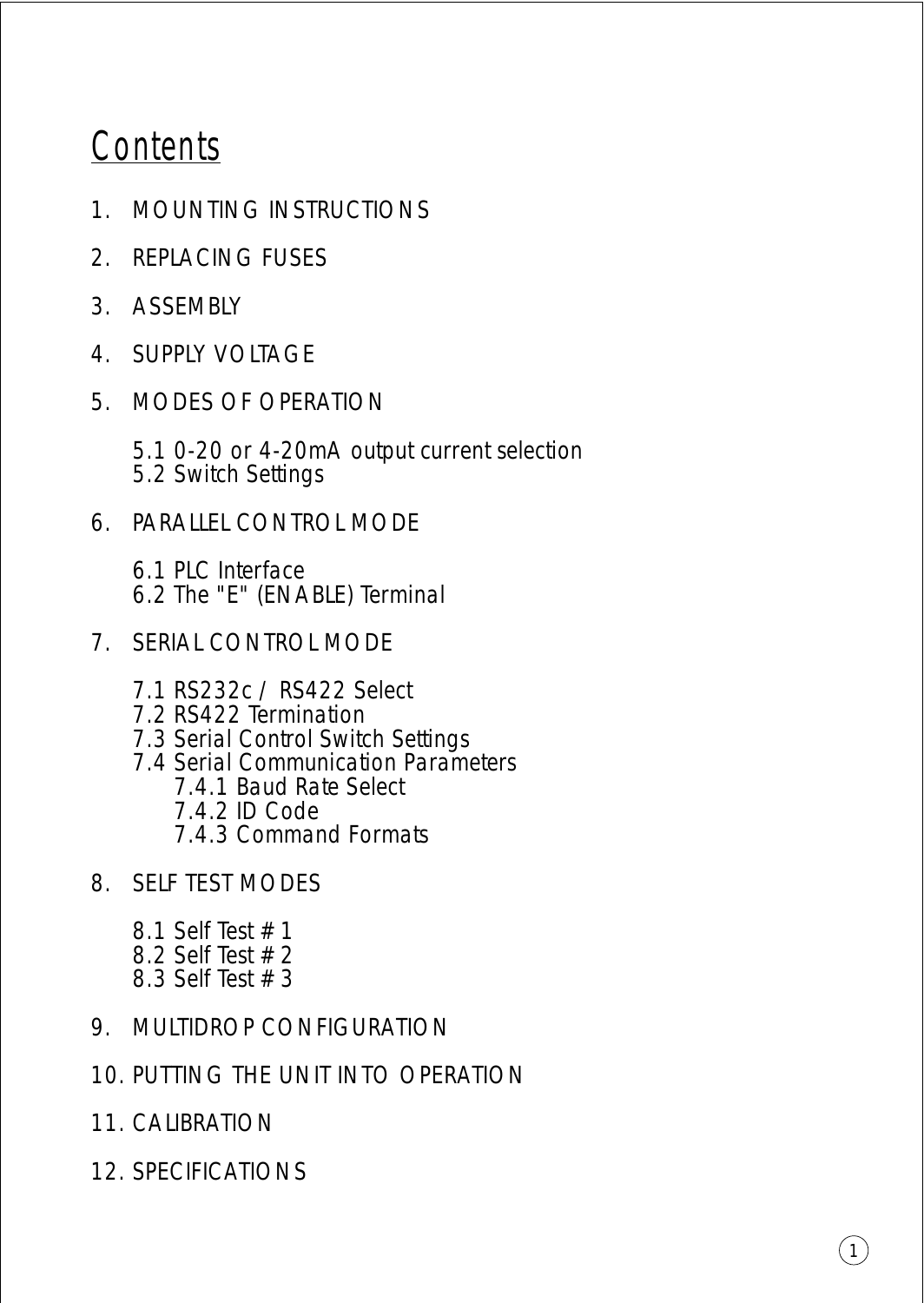## 1. MOUNTING INSTRUCTIONS

The DRA-DCC-8 is designed for standard DIN rail mounting.

Place the unit on the upper part of the mounting rail with the fastening tab facing down. Using a suitable flat screwdriver loosen the tab slightly and attach the unit to the rail. Once the tab is loosened, ensure that the unit is fastened securely in place.

## 2. REPLACING FUSES

In order to replace a blown fuse, the unit has to be disassembled, as follows:

a. Take off both terminal strips by removing the four screws at the edges.

**Note: This does not require disconnecting the cables connected to the strips.**

- b. Remove the front panel using a suitable flat screwdriver. Press down gently on the plastic springloaded tabs located in the slots either side of the unit.
- c. Disconnect the flat connector which couples the LED circuit on the front panel.
- d. Replace the blown fuse.

**WARNING: Never install a fuse rated more than 800mA**

## 3. ASSEMBLY

The DRA-DCC-8 unit includes two printed circuit cards designated as P.N 7041 and P.N 7040. The two printed circuit cards should occupy the slots in the enclosure according to fig 1.



Insert the two printed cards into their slots. Connect the flat cable between them. Connect the front panel flat cable. The panel must be inserted into the grooves on both sides of the case while pressing down until a distinct "click" is heard. Assembly is completed by laying the terminal strips in place.

**Note: The terminal strips are polarized and must not be placed backwards.**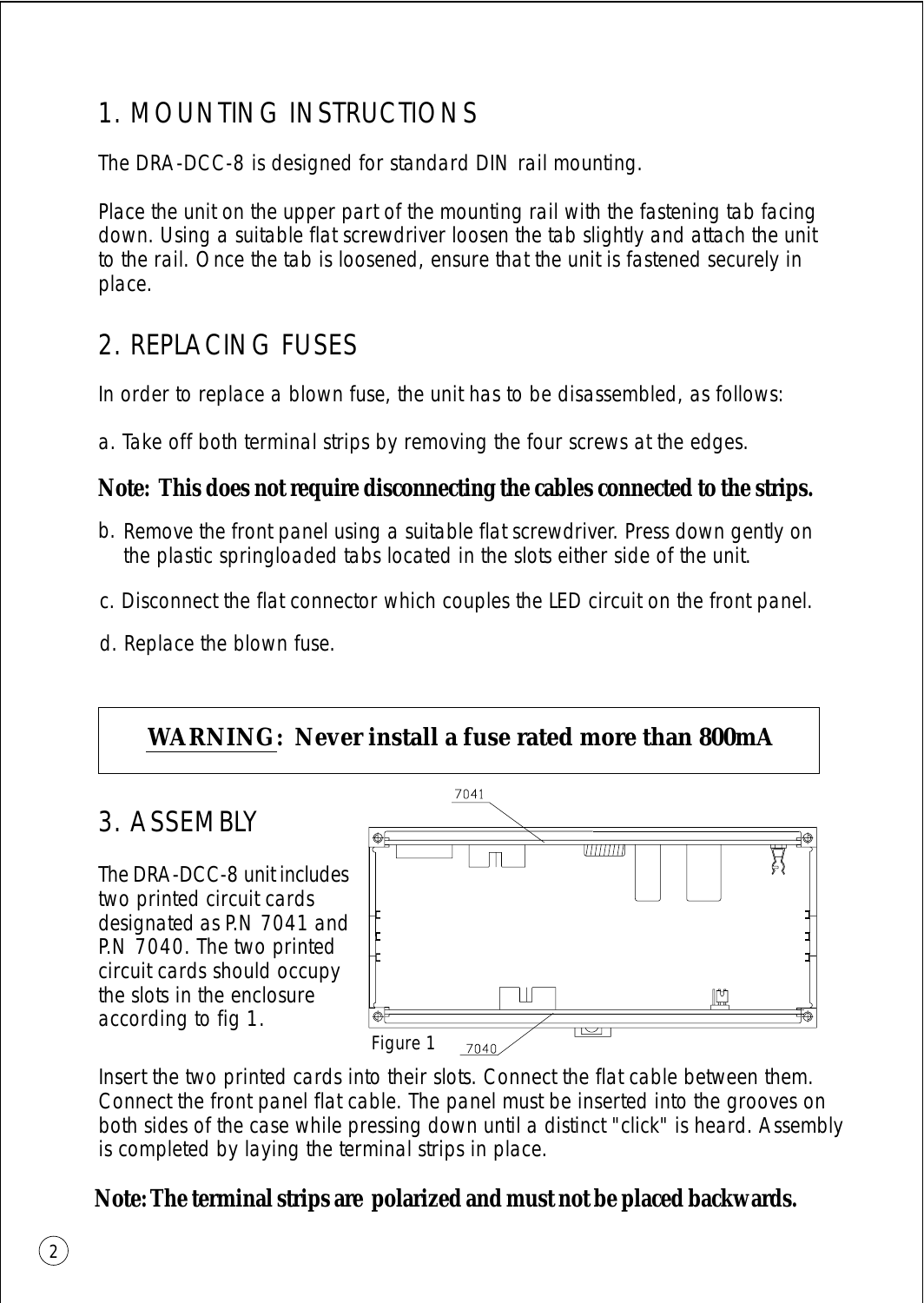## 4. SUPPLY VOLTAGE

The DRA-DCC-8 is powered by a DC power supply at a range of 15-32Vdc. In order to determine the minimum supply voltage, use the following equation:

Vmin = 8 + Rload(Ω) \* 0.02

where:

Vmin is the minimum required supply voltage.

Rload( $\Omega$ ) is the maximum output load including the leads resistance.

**Note: If Vmin turns to be less than 15V, the minimum required voltage should be 15 Vdc.**

## 5. MODES OF OPERATION

The DRA-DCC-8 unit can be operated in several modes, determined by an internal array of 8 DIP switches as follows:

- 4-20 or 0-20mA output current mode
- Parallel control mode
- Serial control mode
- Self test mode

### 5.1 0-20 OR 4-20mA OUTPUT CURRENT MODE

Two current output spans are available: 4-20mA or 0-20mA selected by SW6. The DRA-DCC-8 receives 12 bits of data which determine the output current value. A channel data value of 4095 (FFF) is always interpreted as a 20mA output current. A channel data value of 0 (000) will produce a 0mA output current when SW6 is OFF, or 4mA when ON.

### 5.2 SWITCH SETTINGS

Parallel Control Mode

| MODE     | C <sub>1</sub><br>ີ | ぐっ  | S3 | S4        | S5       | $\sim$<br>SО | S7 |
|----------|---------------------|-----|----|-----------|----------|--------------|----|
| $0-20mA$ | <b>JFF</b>          | OFF |    | $\lambda$ | $\cdots$ | ∩FF          |    |
| 4-20mA   | <b>OFF</b>          | ገርር |    | $\lambda$ |          | ΟN           |    |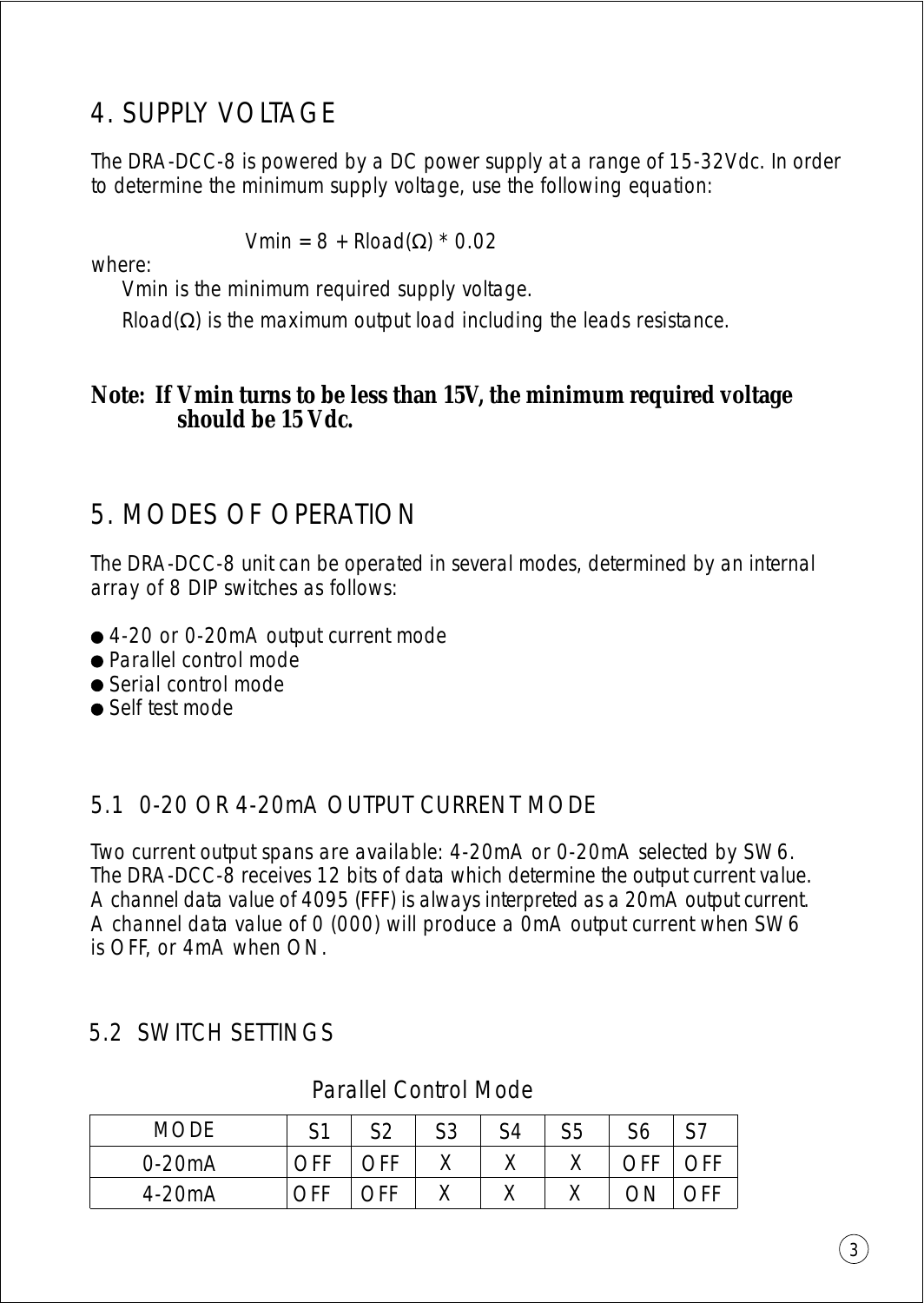### Serial Control Mode

| <b>BAUD RATE (BPS)</b> | S <sub>1</sub> | S <sub>2</sub> | S <sub>3</sub> | S4 | S5 | S6             |    |
|------------------------|----------------|----------------|----------------|----|----|----------------|----|
| 300                    | OFF            | <b>DFF</b>     |                |    |    | $ON=4-20mA$    | nО |
| 4800                   | ΟN             |                | UNIT ID CODE   |    |    |                |    |
| 9600                   | OFF            | ΟN             |                |    |    | $OFF = 0-20mA$ | OΝ |
| 19200                  |                |                |                |    |    |                |    |

SW5 MSB

Self Test Mode

| <b>MODE</b> | S1  | S <sub>2</sub> | S <sub>3</sub> | S <sub>4</sub> | S5 | S6      | S7  |
|-------------|-----|----------------|----------------|----------------|----|---------|-----|
| SELF TEST#1 | OΝ  | OFF            |                |                |    |         | ∩FF |
| SELF TEST#2 | OFF | OΝ             |                |                |    | $\star$ | OFF |
| SELF TEST#3 | ΩN  | ΟN             |                |                |    | $\star$ |     |

\* according to para #5.2

## 6. PARALLEL CONTROL MODE

|                                | ົ<br>$\cdot$ | $\sim$ | $\sim$ $\sim$<br>ັບ | $\sim$ $-$<br>ررد | . . | $\sim$ $\sim$ |
|--------------------------------|--------------|--------|---------------------|-------------------|-----|---------------|
| <b>DADAILEL</b><br><b>MODE</b> | , н          |        |                     |                   |     |               |

\* according to para #5.2

In the parallel control mode, the DRA-DCC-8 unit is controlled via a 15 bit bus. Three Address bits (A0-A3) select the proper current output channel and 12 Data bits (D0-D11) determine its value (A0 and D0 are MSB). The DRA-DCC-8 microprocessor continuously scans the input vector (Address + Data) terminals and updates its memory tables upon recognizing a new vector. The unit is asynchronous in nature. The data should be valid for at least 160 microseconds.

### 6.1 PLC INTERFACE

The PLC's output modules can be divided into three popular types; TTL output module, 24Vdc sink type and 24Vdc source type. There is a jumper selector on printed circuit card PN 7040 which selects between Sink/Source input. (TTL output module should usualy be considered as sink type). See figure 2.



Figure 2.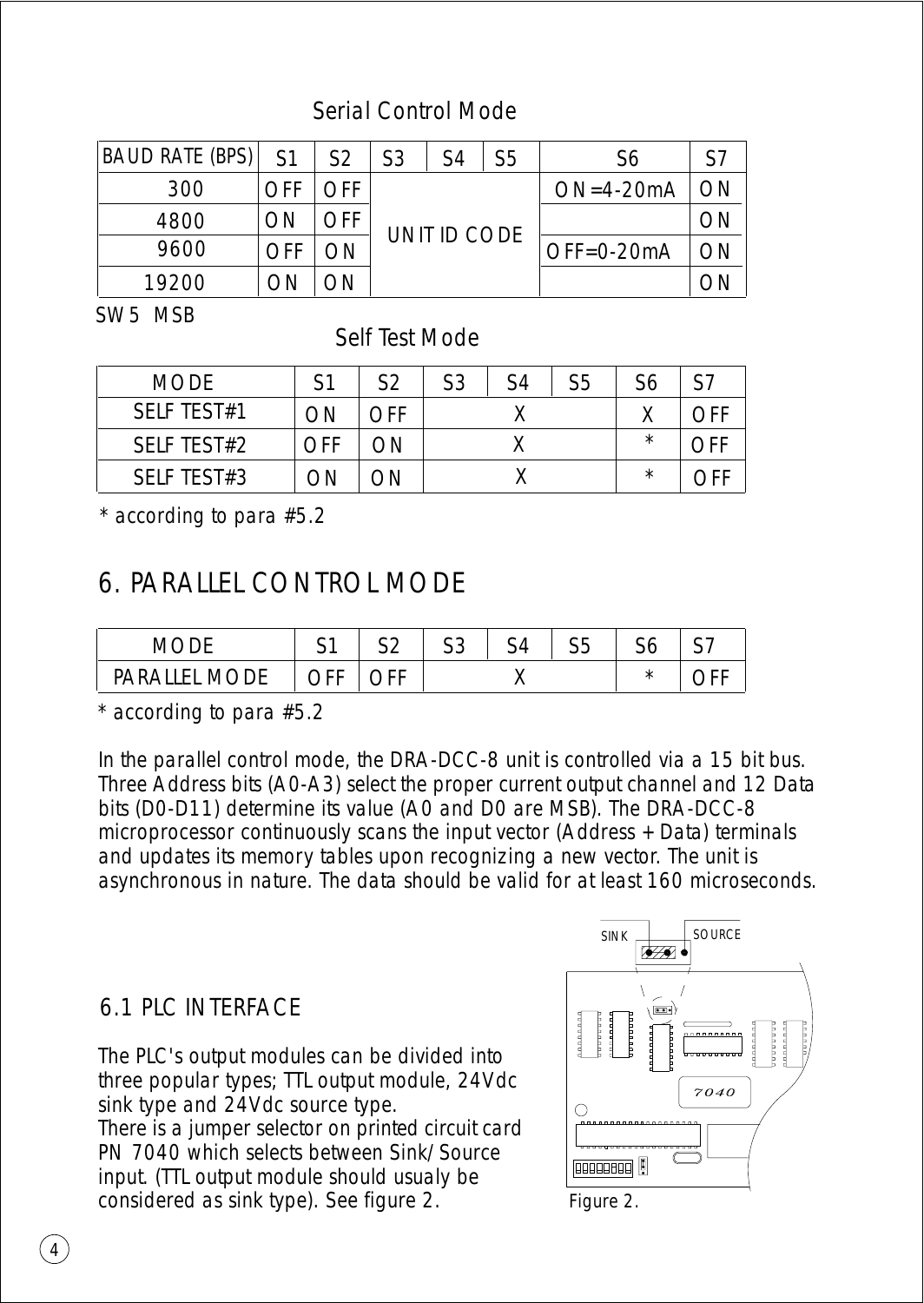## 6.2 THE "E" (ENABLE) TERMINAL

For E="1" the unit is enabled, which means that all input vectors are received and the output is updated. When E="0" the unit ignores any new input vector. The E terminal is recommended to be used as a strobe for parallel data which has a long setup time. In this case the following sequence is recommended: prior to applying a new vector, the E terminal should be set to logical 0 (inhibit state), then the new input vector should be imposed. Once the new data is set, the E terminal should be pulsed.

The E terminal is also used for multidrop configuration. The 15 bit vectors are applied to the units in parallel and the selection is carried out by controlling the "E" inputs.

## 7. SERIAL CONTROL MODE

### 7.1 RS232c / RS422 SELECT

he DRA-DCC-8 is equipped with two serial communication ports: The RS232c and the RS422. A jumper switch at the right side of the DIP switch array is used to select the required communication type. See figure 3.



### 7.2 RS422 TERMINATION

The SW8's ON state terminates the RS422 receiver terminals with a 100 $\Omega$  load. In a multidrop configuration, the last (most distant) DRA-DCC-8 unit should be terminated in order to match the transmission lines.

**Note: Only one termination load per RS422 communication link is permissible.**

### 7.3 SERIAL CONTROL SWITCH SETTINGS

| ົ<br> | $\sim$ | $\sim$ $\sim$<br>. | $\cdot$ | $\sim$ $\sim$<br>نڌن | ⌒<br>$\cdot$ |  |
|-------|--------|--------------------|---------|----------------------|--------------|--|
|       |        |                    |         |                      |              |  |

\* according to para #5.2

#### 7.4 SERIAL COMMUNICATION PARAMETERS

The communication protocol is 8 bit ASCII, even parity, and one stop bit.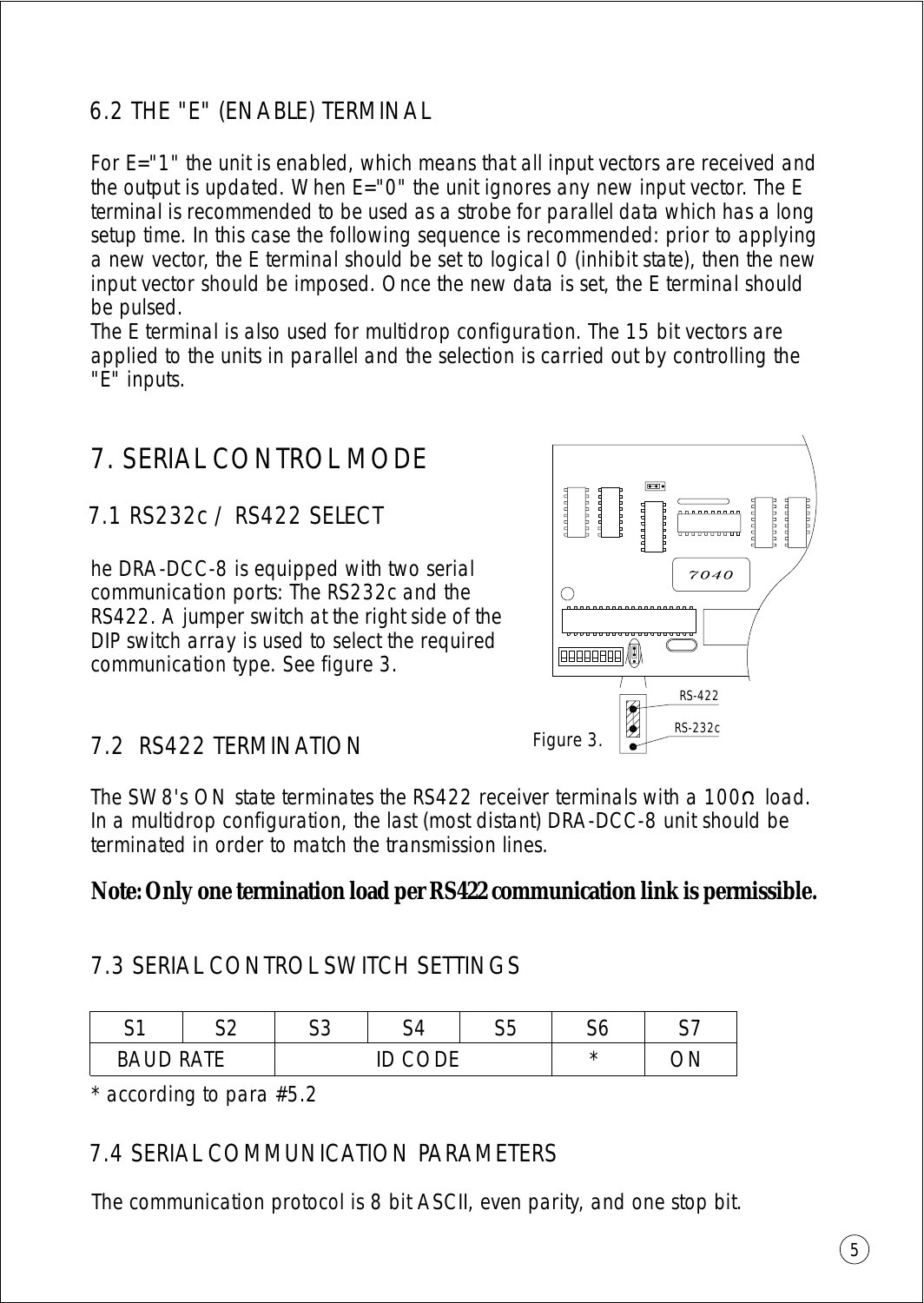### 7.4.1 BAUD RATE SELECT

SW1 and SW2 select one out of four available baud rates.

|           | SW <sub>1</sub> | SW <sub>2</sub> |
|-----------|-----------------|-----------------|
| 300 BPS   | OFF             | OFF             |
| 4800 BPS  | OΝ              | OFF             |
| 9600 BPS  | OFF             | ON              |
| 19200 BPS | ΩN              | OΝ              |

### 7.4.2 ID CODE

Up to eight DRA-DCC-8s can be connected in a multidrop configuration. Switches SW3, SW4, and SW5 (MSB) set the ID code.

### 7.4.3 COMMAND FORMATS

Three types of command formats are available:

● Without echo back

The host computer sends a massage and does not receives an acknowledgment.

- With echo back The host computer sends a message and receives an acknowledgment stating the DRA-DCC-8 ID number and the addressed channel number.
- Status report

## 7.4.3.1. WITHOUT ECHO BACK FORMAT

### [A] [ID CODE] [CHANNEL VALUE] [CR]

The character A begins the command block.

The second byte is the ID code (07). The third byte is the addressable channel number (07). Up to four bytes of a channel's value can be in BCD mode (0-4095). Leading zeroes can be omitted. The last byte is [CR] which must terminate the command block.

## 7.4.3.2. WITH ECHO BACK FORMATS

### [C] [ID CODE] [CHANNEL VALUE] [CR]

This format differs only in the opening character. After every command block transfer, the DRA-DCC-8 echoes back the following: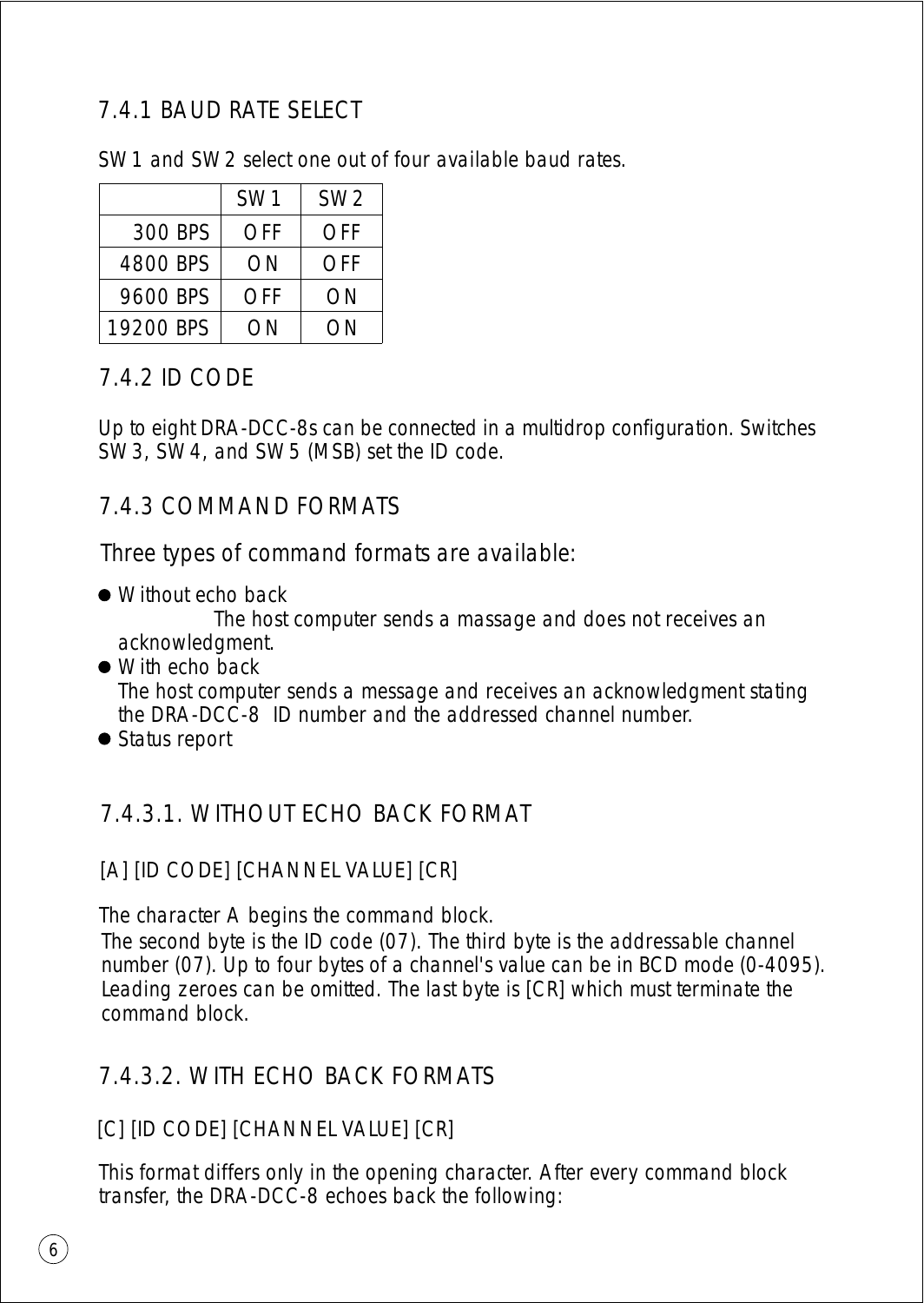#### [C] [ID CODE CHANNEL] [LF] [CR]

**Note: If the value is omitted it will be treated as zero. Separators such as blanks or commas are not allowed.**

Example:

Channel 4 in DRA-DCC-8 no. 7 has to receive the value of 981. Echo back is required The command format is:

[C] [7] [4] [981] [CR]

The echo back will be: C 7 4

- **Note: The channel numbers on the DRA-DCC-8 front panel are designated from 1 to 8, in binary they are designated from 0 to 7.**
- **Note: When applying the echo back mode, it is advisable to wait for the echo back before transmitting a new command.**

#### 7.4.3.3 STATUS REPORT FORMAT

[S] [ID CODE] [CR]

The addressed DRA-DCC-8 unit will respond with the values stored in its eight channels. The response will start with S, ID code, following with eight channel values separated with commas and [LF] [CR] as terminators.

Example:

DRA-DCC-8 unit number 3 has the following stored data: ch1: 300, ch2: 1270, ch3: 0, ch4: 4087, ch5: 2099, ch6: 764, ch7: 3078, ch8: 550. The response from the device will be:

S3,300,1270,0,4087,2099,764,3078,550 [LF] [CR].

**Note: Wait until the status report has terminated before transmitting new commands.**

## 8. SELF TEST MODES

The DRA-DCC-8 is provided with three test modes.

| <b>MODE</b> | S1  | S <sub>2</sub> | S3 | S4 | S5 | S <sub>6</sub> | S7  |
|-------------|-----|----------------|----|----|----|----------------|-----|
| SFIF TFST#1 | ΟN  | $\cap$ FF      |    |    |    |                | nff |
| SELF TEST#2 | OFF | ΟN             |    |    |    | $\star$        | ำ⊩  |
| SELF TEST#3 | λN  | ЭN             |    |    |    | $\star$        |     |

\* according to para #5.2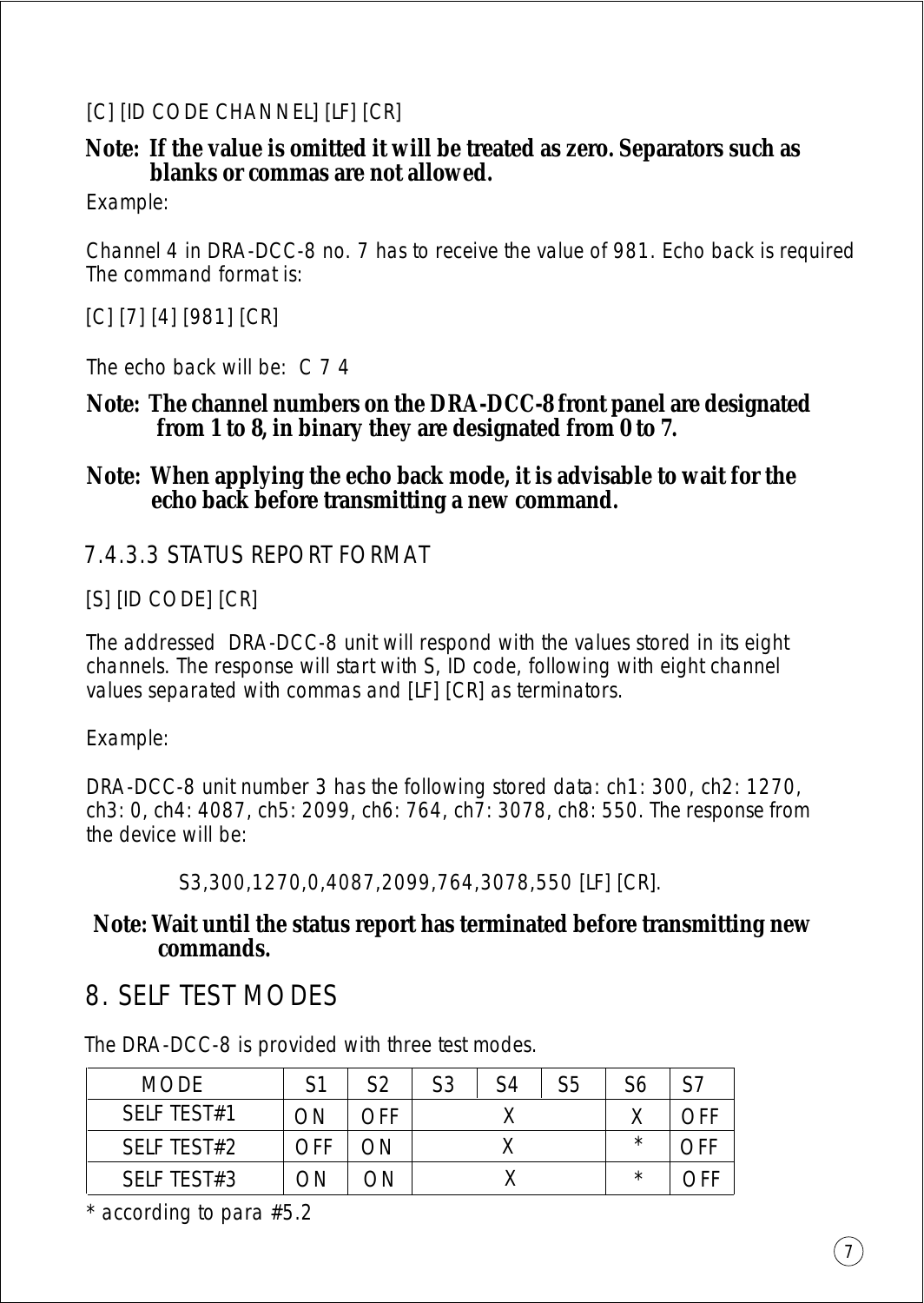### 8.1 SELF TEST #1 (Communication Ports Test)

In order to test the serial communication ports, this test mode converts the unit to a transponder for ASCII characters. Any transmitted character will be echoed to the host terminal. The host parameters should be set to:

Baud rate : 4800, Word length: 8 bits, Parity: even, Stop bit: 1

#### 8.2 SELF TEST #2 (Same Leve)l

In this test mode, the DRA-DCC-8 unit ignores the address field. All the outputs are set according to the data field only.

#### 8.3 SELF TEST #3 (Saw Tooth)

In this test mode, only one output channel (according to the address setting) will produce a saw tooth wave form in which the whole value range is used.

## 9. MULTIDROP CONFIGURATION

Up to eight DRA-DCC-8 units can be installed in a multidrop configuration using the RS422 communication port.

The controller's RS-422 transmitter is connected to the units' receivers while the controller's RS-422 receiver is connected to the units' transmitters.

As the communication cable might be several thousand feet long, it is necessary to terminate the end of the line with its characteristic impedance in order to avoid reflections in the transmission line causing data distortion. SW8 in its ON state terminates the Rx inputs with a  $100Ω$  load.

## 10. PUTTING THE UNIT INTO OPERATION

The DRA-DCC-8 is supplied with a set configuration for parallel control mode. The DIP switch setting is:

| MODE                                          |  | S4 | S5 |      |     |
|-----------------------------------------------|--|----|----|------|-----|
| PARALLEL 4-20mA   OFF   OFF   OFF   OFF   OFF |  |    |    | ON I | OEE |

The communication port selector (see para #7.1) is set to RS232C.

The unit should be set up according to the required configuration.

Before applying voltage to the unit see para #4 for power supply consideration.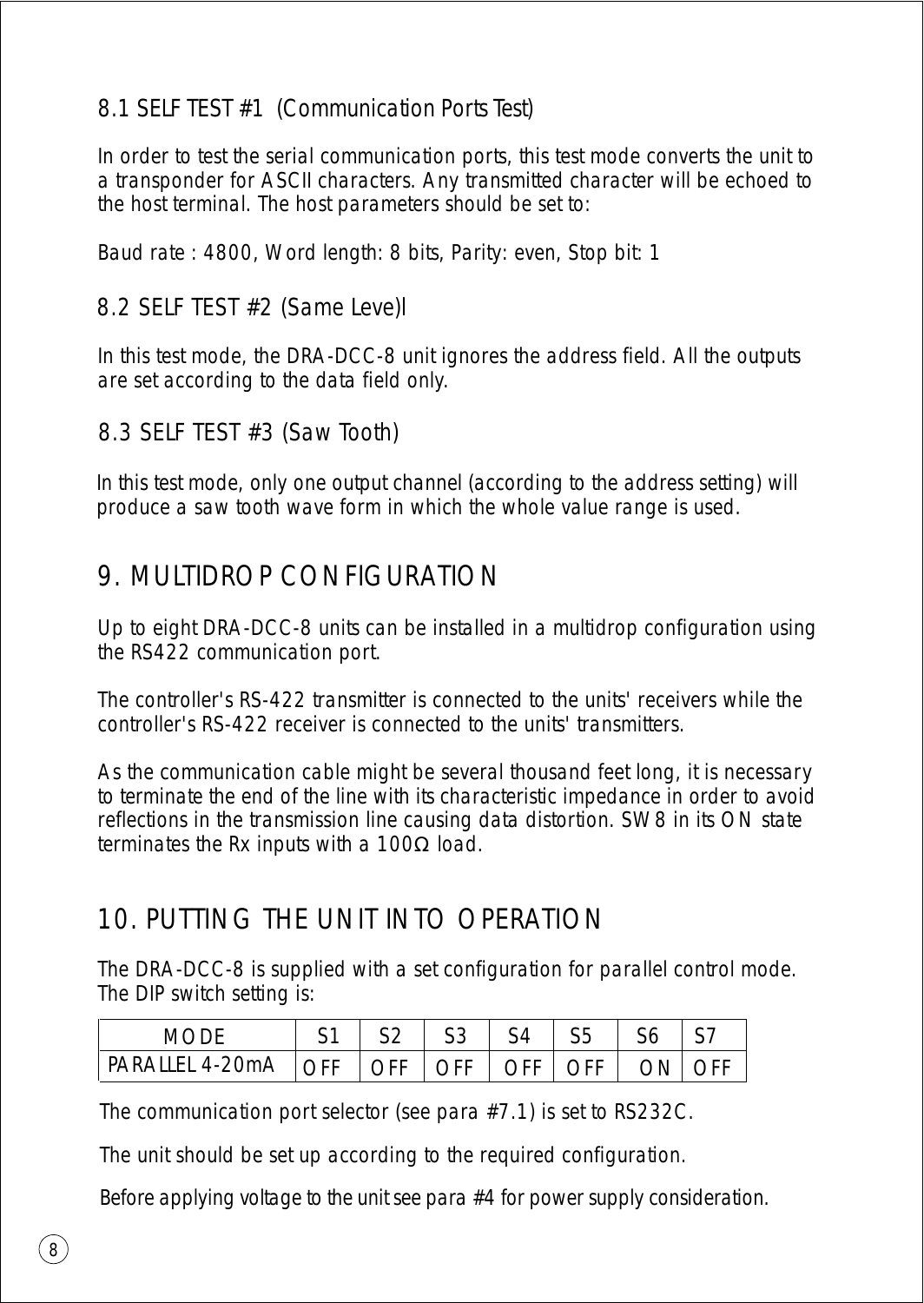The channel LEDs are connected in series with the output current so that they will light only as an indication of a closed current loop.

#### **Note: After every power on, the unit is reset and the initialized default output currents are according to the SW6 setting (see para #5.2).**

In the parallel control mode, internal pull-up resistors on each of the input terminals keep them in logical 1 state. The unit will recognize input voltage up to 0.5V as logical 0 and voltages from 4V to 60V as logical 1.

## 11. DRA-DCC-8 CALIBRATION

Generally there is no need to calibrate the DRA-DCC-8 unit. However if calibration is required, the following steps should be carried out: Two potentiometer trimmers, one for "Zero" and the other for "Span" are located on printed card 7040. The trimmer close to the card edge is the "Zero". Use the following switch setup for switching all the outputs between 4 and 20mA

| <b>MODE</b>      |            | <b>C2</b> | S3 | S4 | S5 | S6   | S7  |
|------------------|------------|-----------|----|----|----|------|-----|
| ALL CH. $=$ 4mA  | <b>OFF</b> | OFF       |    |    |    | ON I | OFF |
| ALL CH. $= 20mA$ | l OFF      | ON        |    |    |    | OΝ   | ∩FF |

#### **Note: Set the unit to sink mode (fig.2).**

Step 1:

Select one channel (for example ch.#1) for the initial tuning. Set the DIPswitch array to "all 4mA".

Apply supply voltage to the unit. The initial state of all the output currents is 4 mA. Use SW2 to switch all the outputs between 4 and 20mA. Iteratively set the "Zero" and the "Span" trimmers for 4.00mA and 20.00mA.

Step 2:

Monitor all the 8 channels in 4mA state, and calibrate the Zero trimmer so that their average readings is 4.000mA.

Then repeat for 20mA state, and calibrate the Span trimmer so that their average readings is 20.000mA. This procedure should be repeated until calibration is satisfactory.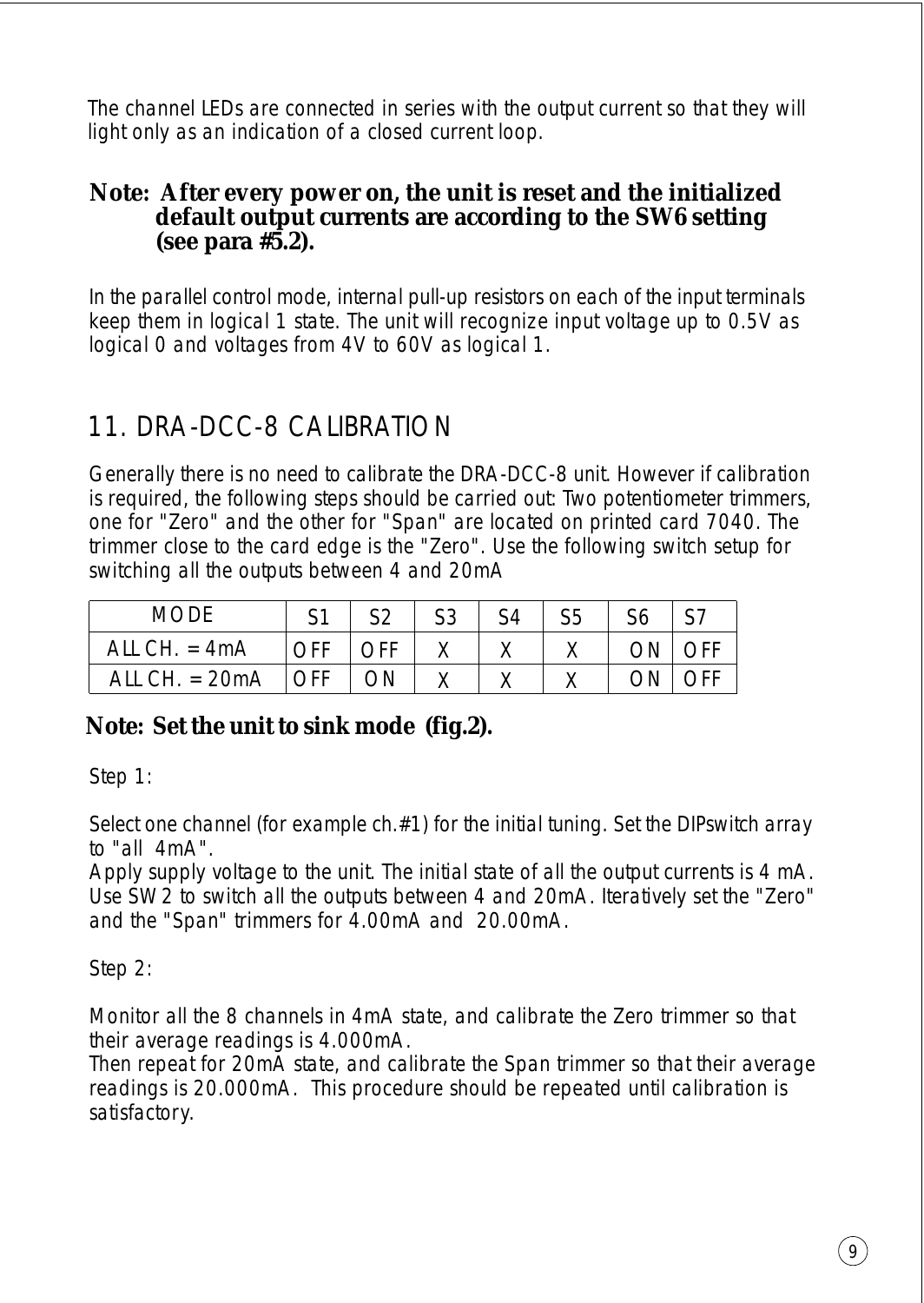#### 12. SPECIFICATIONS

INPUTS: PARALLEL INPUTS

LOGIC LEVELS:

DATA HOLD TIME:

MAXIMUM PARALLEL INPUT RATE:

SERIAL COMMUNICATION

BAUD RATES:

PARITY:

STOP BIT:

STATUS REPORT:

MULTIDROP CAPABILITY:

OUTPUTS: OUTPUT CURRENT SPAN: OUTPUT CURRENT SETTLING TIME:

POWER SUPPLY:

CURRENT CONSUMPTION:

MAXIMUM LOOP RESISTANCE:

ACCURACY:

**RESOLUTION:** 

INDICATORS:

AMBIENT TEMPERATURE Operation: Storage:

RELATIVE HUMIDITY:

**HOUSING** Box: Terminals:

MOUNTING:

FUSE:

WEIGHT:

DIMENSIONS:

Parallel & Serial control inputs 3 - Output current loop address 12 - Output current value (Data) 1- Enable (E)

0<"0"<0.5V, 4 <"1"< 60V

160 microsecond

6000 updates per second

RS232c full duplex RS422 full duplex

300, 4800, 9600, 19200 BPS

Even

One

Reports as interrogated

Up to eight units

8 continues current loops 0-20mA or 4-20mA (user selected) 4.2 ms max. for 99% of step

15-32 Vdc (regulated)

85mA max.

According to Rmax(KΩ)= (Vsupply -6)/20

 $\pm$ 0.1% of span typical,  $\pm$ 0.2% of span max.

0.025% of span typical,0.05% of span max.

Yellow Power On LED 8 Red output channel LEDs

-10 to 60 °C (14 to 140 °F)<br>-25 to +85 °C (-13 to 185 °F)

5 to 95%, non condensing

Plastic Polycarbonate According to IP 50 DIN 40050 According to IP 20 DIN 40050

Standard DIN rail

630mA fast blow (5x20mm)

0.7Kg (1.5 lb.)

73.2H x 200W x 121mmD (2.88"x7.88"x4.76")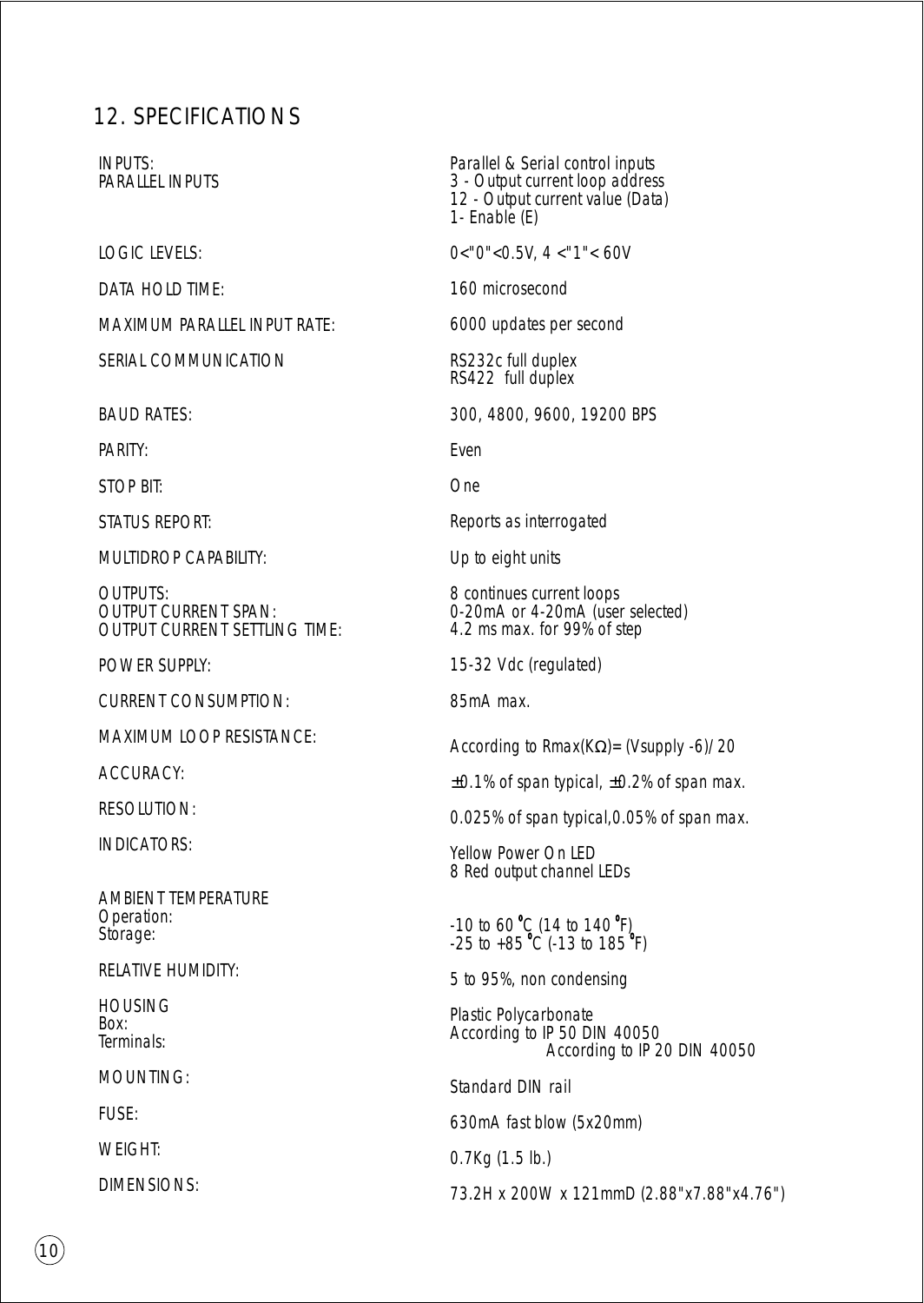#### WARRANTY/DISCLAIMER

OMEGA ENGINEERING, INC. warrants this unit to be free of defects in materials and workmanship for a period of 13 months from date of purchase. OMEGA Warranty adds an additional one (1) month grace period to the normal one (1) year product warranty to cover handling and shipping time. This ensures that OMEGA's customers receive maximum coverage on each product. If the unit should malfunction, it must be returned to the factory for evaluation. OMEGA's Customer Service Department will issue an Authorized Return (AR) number immediately upon phone or written request. Upon examination by OMEGA, if the unit is found to be defective it will be repaired or replaced at no charge. OMEGA's WARRANTY does not apply to defects resulting from any action of the purchaser, including but not limited to mishandling, improper interfacing, operation outside of design limits, improper repair, or unauthorized modification. This WARRANTY is VOID if the unit shows evidence of having been tampered with or shows evidence of being damaged as a result of excessive corrosion; or current, heat, moisture or vibration; improper specification; misapplication; misuse or other operating conditions outside of OMEGA's control. Components which wear are not warranted, including but not limited to contact points, fuses, and triacs.

OMEGA is pleased to offer suggestions on the use of its various products. However, OMEGA neither assumes responsibility for any omissions or errors nor assumes liability for any damages that result from the use of its products in accordance with information provided by OMEGA, either verbal or written. OMEGA warrants only that the parts manufactured by it will be as specified and free of defects. OMEGA MAKES NO OTHER WARRANTIES OR REPRESENTATIONS OF ANY KIND WHATSOEVER, EXPRESSED OR IMPLIED, EXCEPT THAT OF TITLE, AND ALL IMPLIED WARRANTIES INCLUDING ANY WARRANTY OF MERCHANTABILITY AND FITNESS FOR A PARTICULAR PURPOSE ARE HEREBY DISCLAIMED. LIMITATION OF LIABILITY: The remedies of purchaser set forth herein are exclusive and the total liability of OMEGA with respect to this order, whether based on contract, warranty, negligence, indemnification, strict liability or otherwise, shall not exceed the purchase price of the component upon which liability is based. In no event shall OMEGA be liable for consequential, incidental or special damages. CONDITIONS: Equipment sold by OMEGA is not intended to be used, nor shall it be used: (1) as a "Basic Component" under 10 CFR 21 (NRC), used in or with any nuclear installation or activity; or (2) in medical applications or used on humans. Should any Product(s) be used in or with any nuclear installation or activity, medical application, used on humans, or misused in any way, OMEGA assumes no responsibility as set forth in our basic WARRANTY / DISCLAIMER language, and additionally, purchaser will indemnify OMEGA and hold OMEGA harmless from any liability or damage whatsoever arising out of the use of the Product(s) in such a manner.

#### RETURN REQUESTS / INQUIRIES

Direct all warranty and repair requests/inquiries to the OMEGA Customer Service Department. BEFORE RETURNING ANY PRODUCT(S) TO OMEGA, PURCHASER MUST OBTAIN AN AUTHORIZED RETURN (AR) NUMBER FROM OMEGA'S CUSTOMER SERVICE DEPARTMENT (IN ORDER TO AVOID PROCESSING DELAYS). The assigned AR number should then be marked on the outside of the return package and on any correspondence.

The purchaser is responsible for shipping charges, freight, insurance and proper packaging to prevent breakage in transit.

FOR WARRANTY RETURNS, please have the following information available BEFORE contacting OMEGA:

- 1. P.O. number under which the product was PURCHASED,
- 2. Model and serial number of the product under warranty, and
- 3. Repair instructions and/or specific problems relative to the product.

FOR NON-WARRANTY REPAIRS, consult OMEGA for current repair charges. Have the following information available BEFORE contacting OMEGA:

- 1. P.O. number to cover the COST of the repair,
- 2. Model and serial number of product, and
- 3. Repair instructions and/or specific problems relative to the product.

OMEGA's policy is to make running changes, not model changes, whenever an improvement is possible. This affords our customers the latest in technology and engineering.

OMEGA is a registered trademark of OMEGA ENGINEERING, INC.

© Copyright 1996 OMEGA ENGINEERING, INC. All rights reserved. This document may not be copied, photocopied, reproduced, translated, or reduced to any electronic medium or machine-readable form, i n whole or in part, without prior written consent of OMEGA ENGINEERING, INC.